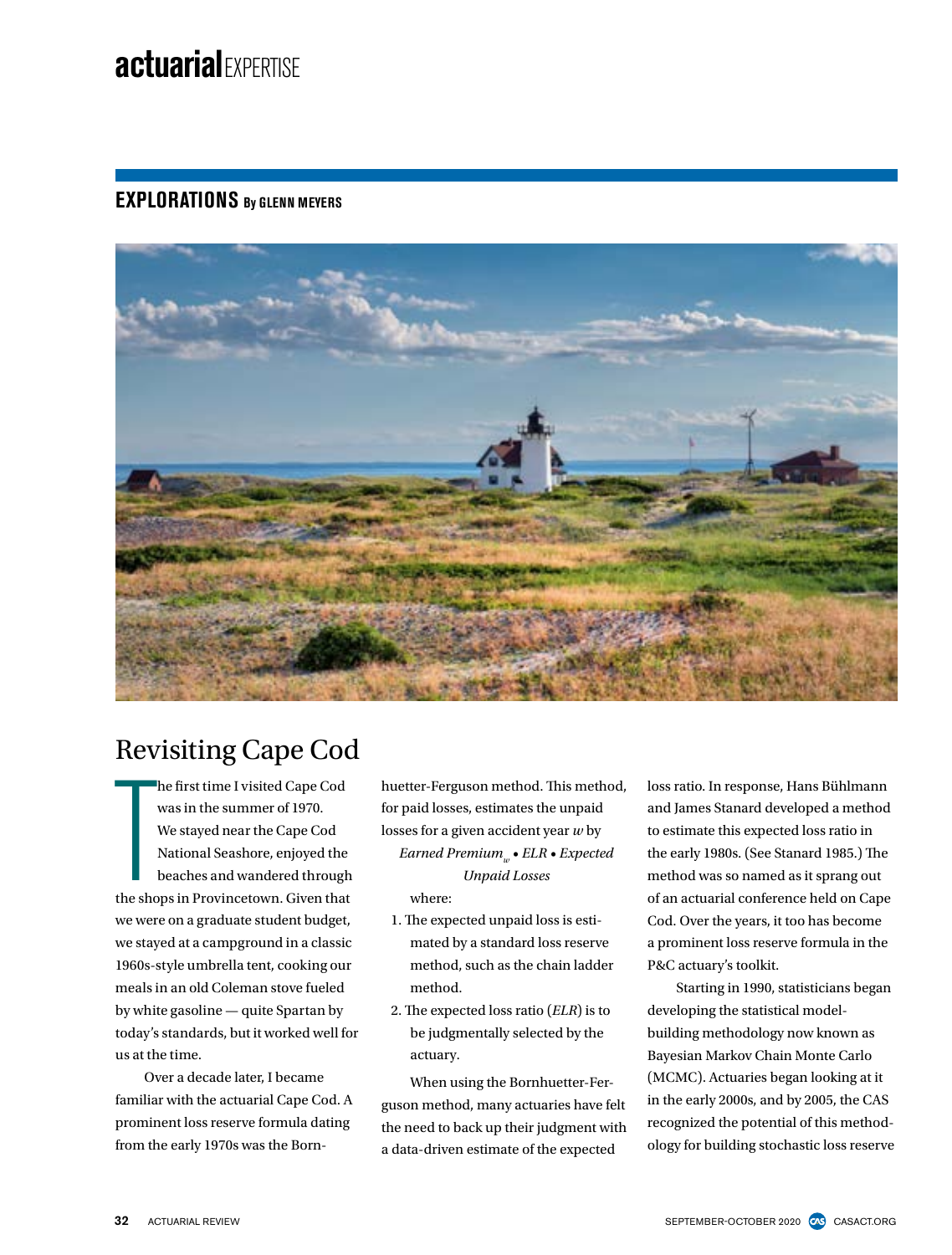models.<sup>1</sup>

It was not long after this that I got involved with stochastic loss reserve modeling with Bayesian MCMC. At first, the going was slow as I had a day job. But when I retired at the end of 2011, I was able to concentrate on it without a lot of other responsibilities.

One benefit of my late entry into the fray was that the MCMC methodology had begun to mature, and there was some terrific software that made it fairly easy to build new MCMC models. As I started modeling the Schedule P loss triangles in the CAS Loss Reserve Database, I quickly found myself building models that were different from the usual models that actuaries were using. This brings up the question: "How do we select which model to use?" The purpose of this article is to show how to select between alternative Bayesian MCMC models. We will look at two of the simpler models in the second edition of my monograph, ["Stochastic Loss Reserving](https://www.casact.org/pubs/monographs/index.cfm?fa=meyers-monograph08)  [Using Bayesian MCMC Models."](https://www.casact.org/pubs/monographs/index.cfm?fa=meyers-monograph08) These models will describe the cumulative loss,  $C_{wd}$  for accident year *w* and development year *d*. The first will be a CRrossclassified model by accident year and development year. The second will be a stochastic version of the actuarial Cape Cod model.

#### **The CRoss-Classified (CRC) Model**

- 1. *logelr* ∼ Normal(-0.4,√10).
- 2.  $\alpha_{w}$  ~ Normal(0, $\sqrt{10}$ ) for  $w = 2,...,10$ . Set  $\alpha_{1} = 0$ .
- 3.  $\beta$ <sub>*d*</sub> ∼ Normal(0, $\sqrt{10}$ ) for *d* = 1,...,9. Set  $\beta_{10} = 0.$
- 4. *ai* ∼ Uniform(0,1) for *i* = 1,...,10.
- 5. Set  $\sigma_d^2 = \sum_{i=d}^{10} a_i$  for  $d = 1,...,10$ . Note

that this forces  $\sigma_1^2$  > ... >  $\sigma_{10}^2$ . 6. Set  $\mu_{wd} = \log(\text{Premium}_w) + \log elr +$  $\alpha_w + \beta_d$ . 7. Then  $C_{wd} \sim$  lognormal $(\mu_{wd}, \sigma_d)$ .

#### **The Stochastic Cape Cod (SCC) Model**

1. *logelr* ∼ Normal(-0.4,√10). 2.  $\beta$ <sub>*i*</sub> ∼ Normal(1, $\sqrt{10}$ ) for *d* = 1,...,9. Set  $\beta_{10} = 0.$ 3. *ai* ∼ Uniform(0,1) for *i* = 1,...,10.

4. Set  $\sigma_d^2 = \sum_{i=d}^{10} a_i$  for  $d = 1,...,10$ . Note that this forces  $\sigma_1^2$  > ... >  $\sigma_{10}^2$ .

5. Set  $\mu_{wd} = \log(\text{Premium}_{w}) + logelr + \beta_{d}$ . 6. Then  $C_{wd} \sim \text{Lognormal}(\mu_{wd}, \sigma_d)$ .

The difference between the two models is that while the SCC model forces a common expected loss ratio on all accident years, the CRC model allows the expected loss ratio to vary by accident year. As the prior distributions are fairly wide, the expected loss ratios are governed mainly by the data for both models.

The numerical examples in Table 1 in this article are identical to the numerical examples in my monograph, Meyers (2019), using the illustrative paid loss triangle from the commercial auto line of business.2 The posterior means of the parameters for each model are in Table 1.

Some observations on the parameters:

- There are jumps in the  $\{\alpha_{\mu}\}$  parameters for the CRC model. This indicates that loss ratios are varying significantly by accident year parameters.
- The  $\{\beta_d\}$  parameters for the SCC model do not gradually increase toward zero as the accident year

#### **Table 1. Posterior Means of Parameters**

| <b>Parameter</b>                              | CRC       | <b>SCC</b> |
|-----------------------------------------------|-----------|------------|
| logelr                                        | $-0.3965$ | $-0.4033$  |
| $\alpha$ <sub>1</sub>                         | 0.0000    |            |
| $\alpha$ <sub>2</sub>                         | $-0.2541$ |            |
| $\alpha_{\underline{3}}$                      | 0.1217    |            |
| $\alpha$ <sub>4</sub>                         | 0.2152    |            |
| $\alpha_{\underline{5}}$                      | 0.0149    |            |
| $\alpha_{\underline{6}}$                      | $-0.0343$ |            |
| $\alpha_{1}$                                  | 0.4354    |            |
| $\alpha_{\underline{8}}$                      | $-0.0199$ |            |
| $\alpha_{\underline{9}}$                      | 0.2060    |            |
| $\alpha_{\underline{10}}$                     | 0.3435    |            |
| $\beta_1$                                     | $-1.1999$ | $-1.0897$  |
| $\beta$ <sub>2</sub>                          | $-0.5751$ | $-0.4926$  |
| $\beta_{3}$                                   | $-0.2825$ | $-0.2155$  |
| $\beta_{\scriptscriptstyle 4}$                | $-0.0954$ | $-0.0170$  |
| $\beta_{\frac{5}{2}}$                         | $-0.0628$ | $-0.0439$  |
| $\beta_{\scriptscriptstyle 6}$                | $-0.0170$ | 0.0109     |
| $\beta_{7}$                                   | $-0.0060$ | 0.0214     |
| $\beta_{\underline{8}}$                       | $-0.0038$ | $-0.0418$  |
| $\beta_{\rm s}$                               | $-0.0056$ | $-0.1251$  |
| $\beta_{\underline{10}}$                      | 0.0000    | 0.0000     |
| $\sigma_{i}$                                  | 0.2965    | 0.4608     |
| $\sigma$ <sub>2</sub>                         | 0.2073    | 0.3691     |
| $\sigma$ <sub>3</sub>                         | 0.1334    | 0.3183     |
| $\sigma_{\underline{i}}$                      | 0.0946    | 0.2853     |
| $\sigma$ <sub>5</sub>                         | 0.0730    | 0.2579     |
| $\sigma_{\underline{\underline{6}}}$          | 0.0576    | 0.2351     |
| $\sigma_{l}$                                  | 0.0472    | 0.2132     |
| $\sigma$ <sub>8</sub>                         | 0.0384    | 0.1887     |
| $\sigma_{\underline{\underline{\mathbf{g}}}}$ | 0.0300    | 0.1572     |
| $\sigma_{\underline{10}}$                     | 0.0202    | 0.1051     |

matures. For a line of business like commercial auto, one would expect the upward development of the paid losses to gradually approach the ultimate loss.

• The  $\{\sigma_d\}$  parameters are noticeably

<sup>1</sup> See Section 3.2.4 of the report of the CAS Working Party on Quantifying Variability in Reserve Estimates (2005). 2 Additional model outputs that are not germane to this article are in the monograph.

CASACT.ORG CO SEPTEMBER-OCTOBER 2020 **ACTUARIAL REVIEW 33**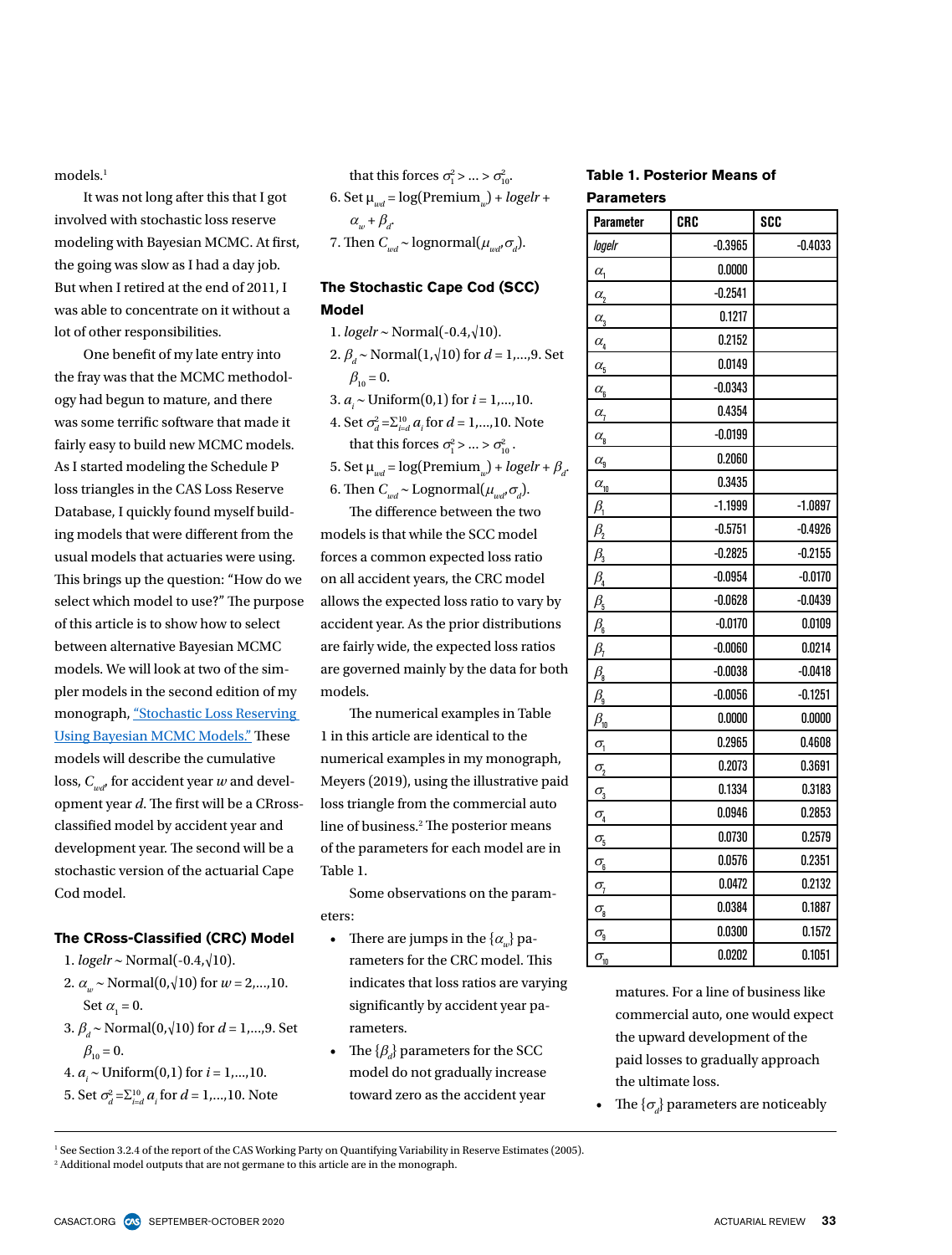### $Q_{\rm F}$  in the parameter estimates for the parameter estimates for the later development years in the later development years in the later development years in the later development years in the later development years i **actuarial**EXPERTISE

larger for the SCC model. There remains a fair amount of uncertainty in the parameter estimates for the later development years in that model.

These observations highlight the fact that the SCC model is not simply a Bayesian MCMC version of the actuarial Cape Cod model. The principle difference is that the actuarial Cape Cod model first estimates the loss develop-<br>nur ment factors (which are subject to the actuary's sense of being "reasonable.") The model then estimates the expected loss ratio. This is in contrast to the SCC which estimates all the parameters simultaneously. But as both models have a single parameter for the expected loss and the same number of development year parameters, one should expect the  $\qquad p$ less constrained SCC model to have a better "fit."  $t$  is develop-different as  $\alpha$  parameters.

So now let's consider our measure of fit. To shorten our notation, let

 $\{\theta^j\} = \{logelr^j, \alpha^j_{2:10}, \beta^j_{1:9}, \sigma^j_{1:10}\}$ denote the parameter set from the sample of size *J* from the posterior distribution of the CRC model. For the SCC model, drop the  $\{\alpha_{2:10}^j\}$  from the  $\{\theta^j\}$ .

Given that we now have two models, we now discuss how we compare models using only the upper triangle  $\qquad \qquad$  N data. Let's start the discussion with a review of the Akaike Information Criteria<br>(AJC) (AIC).

Suppose that we have a model with a data vector,  $\mathbf{x} = \{x_i\}_{i=1}^N$ , and a parameter generate the  $\mathbf{y}$ vector  $\theta$ , with  $p$  parameters. Let  $\hat{\theta}$  be the parameter value that maximizes the log $likelihood, L, of the data, x. Then the AIC$  the is defined as

$$
AIC = 2 \cdot p - 2 \cdot L(\mathbf{x} | \hat{\theta}) \tag{1}
$$

 $G$ iven a choice of models, the model with the lowest AIC is to be preferred. most up-to-date approaches that are incorporated in the R "loo" package.

 $c$  model. There re-<br>If  $\frac{1}{2}$  is statistic rewards a model for having we denote by p. ant of uncertainty a high log-likelihood, but it penalizes the same in Now let's controllering the same of the same in the same in the same in the same in the same in the same in the same in the same in the same in the sam mates for the model for having more parameters.  $\ddot{\hspace{1cm}}$  $\quad$  int of uncertainty  $\quad$  a high log-likelihood, but it penalizes the  $\quad$  Now let  $\mu$  for having we define the posterior distribution of  $\mu$ .

There are problems with the AIC mere dre problems with die ries<br>in a Bayesian environment. Instead of a mi the parameter single maximum likelihood estimate of  $\{\theta_{(\cdot)}\}$  by an MCM  $\{\theta_{(\cdot)}\}$ the parameter vector, there is an entire  $\mathbf{e}_{(-i)}$  by an  $\mathbf{e}_{(-i)}$  by an  $\mathbf{e}_{(-i)}$ . sacromagned that we now have two models we have the models of the actu-<br>of the actu-<br>of the actuthe model's posterior distribution. There arial Cape Cod is also the sense that the penalty for the an unbias number of parameters should not be that may be the parameters one of the parameters of the log-likelihood, L, of the short. For short. For short. For short. For short. For short. For short. For short. For short. For short. as great in the presence of strong prior  $\widehat{elpd}_{\text{loop}} = \sum_{i=1}^{I} \log \left( \frac{1}{I} \sum_{i=1}^{J} p(x_i | \theta_{(-i)}^i) \right)$  (4)  $\sum_{i=1}^{n} \sum_{i=0}^{n} \left( \int \sum_{j=1}^{n} \sum_{i=1}^{n} \sum_{j=1}^{n} \sum_{j=1}^{n} \sum_{j=1}^{n} \sum_{j=1}^{n} \sum_{j=1}^{n} \sum_{j=1}^{n} \sum_{j=1}^{n} \sum_{j=1}^{n} \sum_{j=1}^{n} \sum_{j=1}^{n} \sum_{j=1}^{n} \sum_{j=1}^{n} \sum_{j=1}^{n} \sum_{j=1}^{n} \sum_{j=1}^{n} \sum_{j=1}^{n} \sum_{j=1}^{n} \sum_{j=$ ates the expected Gelman et al. (2014, Chapter 7) describe Methods to e The rewards are the SCC statistics that generalize the AIC in a way  $\widehat{elpd}_{loo}$  have been arameters si-chat is appropriate for Bayesian MCMC al. (2017) provide both models have models. Here is a brief overview of one approaches that a the expected loss of these statistics. R "loo" package. on of the actu-sample of parameter vectors taken from culation for all obs taken from the model sponsor distribution. The sense that the sense that the sense that the penalty for the penalty for the penalty for the penalty for the penalty for the penalty for the penalty for the penalty for the p comes from the training sample, i.e. x was used to generate the parameters,  ${\cal L}$ 

of development First, given a stochastic model, When compa should expect the  $p(x|\theta)$ , define the expected log predictive model with the higher density as  $\text{det}(\mathbf{v})$  and  $\mathbf{v}$  definity as a stochastic model is expected to preferred.

$$
elpd = \sum_{i=1}^{I} \log \left( \int p(x_i|\theta) \cdot f(\theta) d\theta \right) \quad (2)
$$

 $\delta_{\rm p} {\beta}_{\rm 1.9}^{j} \sigma_{\rm 1.10}^{j}$  where *f* is the unknown density of  $\theta$ . writing:

the posterior distribution of  $\theta$ , define the If  $\{\theta_j\}_{j=1}^J$  is a random sample from  $\qquad \qquad$   $\qquad$   $\qquad$   $\qquad$   $\qquad$   $\qquad$   $\qquad$   $\qquad$   $\qquad$   $\qquad$   $\qquad$   $\qquad$   $\qquad$   $\qquad$   $\qquad$   $\qquad$   $\qquad$   $\qquad$   $\qquad$   $\qquad$   $\qquad$   $\qquad$   $\qquad$   $\qquad$   $\qquad$   $\qquad$   $\qquad$   $\qquad$   $\qquad$   $\$  $B$ . For the SCC computed log predicted density as ison statistics for the scc sample nom<br>  $\text{LOOIC} \equiv -2 \cdot \widehat{elpd}_{loo} = 2 \cdot p_{loo} - 2 \cdot \widehat{lpd}$  (5)<br>  $\text{Table 2 provides the model compar-}$ 

$$
\widehat{lpd} = \sum_{i=1}^{I} \log \left( \frac{1}{J} \sum_{j=1}^{J} p(x_i | \theta^j) \right) \quad (3)
$$
 These status  
model. Mor  
statistics for

ation Criteria is equal to  $L(\mathbf{x} | \hat{\theta})$  in Equation 1. the maximum likelihood estimate,  $\hat{\theta}$ ,  $\hat{p}d$  are

If the data vector, **x**, comes from a ave a model with holdout sample  $-$  i.e., x was not used to  $\tau_{\text{able}}$  ? Model Comparison  $\mathbf{N}$  let  $\hat{\theta}$  be the  $\hat{\theta}$  is en unbiased estimate of  $\hat{\theta}$  ond  $\hat{\theta}$ the distribution of data point of parameters  ${\rm Model}$   $\widehat{elpd}_{loc}$ has imizes the log-But if the data vector, **x**, comes from  $\mu_{\text{total}}$   $\mu_{\text{total}}$ a, x. Then the AIC the training sample, i.e., x was used to CRC 47.80 generate the parameters,  $\{\theta_j\}_{j=1}^J$ , then  $L(\mathbf{x}|\hat{\theta})$  (1) we expect  $\widehat{lpd}$  to be higher than *elpd*.  $j=1$  is an unbiased estimate of the left is an underlying the data vector,  $j=1$  and  $k=1$ generate the parameters,  $\{\theta_j\}_{j=1}^J$ , then  $SCC \t -5.14 \t 8.75 \t 10.28$ IC is to be preferred. "effective number of parameters" which Bornhuetter-Fergu  $\mathbf n$  a  $\frac{1}{2}$  and  $\frac{1}{2}$ . Model comparison<br>Statistics  $\sum_{j}$   $\sum_{j=1}^{N}$   $\sum_{j=1}^{N}$   $\sum_{j=1}^{N}$   $\sum_{j=1}^{N}$   $\sum_{j=1}^{N}$   $\sum_{j=1}^{N}$   $\sum_{j=1}^{N}$   $\sum_{j=1}^{N}$   $\sum_{j=1}^{N}$   $\sum_{j=1}^{N}$   $\sum_{j=1}^{N}$   $\sum_{j=1}^{N}$   $\sum_{j=1}^{N}$   $\sum_{j=1}^{N}$   $\sum_{j=1}^{N}$   $\sum_{j=1}^{N}$   $\sum_{j$ statistics<br>the  $\widehat{lpd}$  is an unbiased estimate of *elpd*.<br>Model  $\widehat{elrd}$  n. LOOIC  $\ddot{\phantom{0}}$ is an unbiased estimate of *elpd*. of models, the mod-<br>The amount of that bias is called the  $\frac{f}{\sqrt{2}}$  $t_{\text{from a}}$ 

we denote by  $p$ .

he penalty for the an unbiased estimate of the *epld*. Now let's consider what is called "leave one out cross validation" or "loo" with the AIC for short. For the data point,  $x_i$  one of a might obtain a sample of parameters shood estimate of  $\{\theta_{(-i)}\}$  by an MCMC sample using all there is an entire values of **x** except  $x_i$ . After doing this cal- $\frac{1}{100}$  for  $\frac{1}{100}$  for all observed data points in **x**, or distribution. There one can then use Equation 3 to calculate ment. instead of a maximum likelihood estimate, i.e. with the maximum likelihood estimate, hood estimate, hood estimate,  $\theta$ er vectors taken from culation for all observed data points in  $\bf{x}$ ,  $\eta$ epia. ved data p

terms should not be

\nence of strong prior

\n
$$
\widehat{elpd}_{loo} = \sum_{i=1}^{I} \log \left( \frac{1}{J} \sum_{j=1}^{J} p(x_i | \theta_{(-i)}^j) \right)
$$
\n(4)

\ndress these concerns.

pter  $7$ ) describe Methods to efficiently estimate metricus to emerging estimate<br>ze the AIC in a way  $\widehat{elpd}_{loo}$  have been developed. Vehtari et Bayesian MCMC al. (2017) provide the most up-to-date foverview of one approaches that are incorporated in the J  $\widehat{elpd}_{loo}$  have been developed. Vehtari et  $\widehat{elpd}_{loo}$ R "loo" package. comes from the training sample, i.e. x was used to generate the parameters,  ${\cal C}$ Chapter 7) describe Methods to efficiently estimate  $\frac{d}{dx}$  bayomin MCMC sample of  $\frac{d}{dx}$  ( $\frac{d}{dx}$ ) provide the most  $\frac{d}{dx}$  to that  $\frac{d}{dx}$  is the most  $\frac{d}{dx}$ 

 $p(x_i|\theta) \cdot f(\theta)d\theta$  (2) deviance scale, which similar to that of to<br>chastic model, When comparing two models, the tochastic model, when comparing two models, the spected log predictive model with the highest  $\widehat{elpd}_{loo}$  should statistics strongly favor the CRC model. Moreover, when comparing the statistics for the statistics for the statistics for the statistics for the statistics for the statistics for the statistics for the statistics for the be preferred. For historical reasons, many prefer to state the results on the  $\begin{array}{c} \hline \end{array}$   $\begin{array}{c} \hline \end{array}$  for  $M$  is  $\begin{array}{c} \hline \end{array}$  and  $\begin{array}{c} \hline \end{array}$  for the statistics for the statistics for the statistics for the statistical density.  $\log$  $\frac{1}{2}$   $\int P(x_1, y_1, y_2, y_3)$   $\int Q(x_1, y_2, y_3) dx_1 dx_2 dx_2 dx_3 dx_4 dx_5 dx_6 dx_7 dx_8 dx_9 dx_1 dx_1 dx_2 dx_3 dx_4 dx_5 dx_6 dx_7 dx_8 dx_9 dx_1 dx_1 dx_2 dx_3 dx_4 dx_5 dx_6 dx_7 dx_8 dx_9 dx_1 dx_1 dx_2 dx_3 dx_4 dx_4 dx_5 dx_6 dx_7 dx_8 dx_9 dx_1 dx_1 dx_2 dx_3 dx_4 dx_4 dx_5 dx_7 dx_8 dx_9 dx_1 dx_1 dx_2 dx_3 dx_4 dx_4 dx_$ writing:

$$
LOOIC \equiv -2 \cdot \widehat{elpd}_{loo} = 2 \cdot p_{loo} - 2 \cdot \widehat{lpd} \tag{5}
$$

 $\frac{1}{3}$  model. Moreover, when comparing the Note that if we replace  $\{\theta_j^1\}_{j=1}^J$  with commercial auto loss triangles in May- $\frac{V_{-1}}{V_{-1}}$  with commercial auto loss triangles in Mey-<br>ate,  $\hat{\theta}$ ,  $\widehat{lpd}$  (comp) decreases the parameters,  $\frac{1}{2}$  favored for all 50 tr statistics for the models applied to the 50 ate,  $\hat{\theta}$ ,  $\widehat{lpd}$  ers (2019), the CRC model is strongly density as ison statistics for the illustrative triangle. that the expected losses for each year is proportional to that access for each year is premium. If is isomorphic is premium. If is in the each year is premium. If is in the each year is premium. If is in the each of isomo  $\left(1\right)^{J}$  (b) These statistics strongly favor the CRC Table 2 provides these model comparison statistics for the illustrative triangle. These  $\frac{d}{dx}$  ison statistics for the illustrative triangle.  $\frac{1}{2}$ . favored for all 50 triangles.  $\left( 3 \right)$  inese s

#### <sup>Tundet</sup> in the Bornhuetter-Table 2: Model Comparison that the expected losses for each year is proportional to that accident year's premium. If is  $t_{\text{core}}$   $\beta$   $\beta$   $\beta$   $\beta$   $\gamma$  than **Statistics**

| of elpd.<br>from | Model      | $\widehat{elpd}_{loo}$ | $p_{\scriptscriptstyle loo}$ | <b>LOOIC</b> |  |
|------------------|------------|------------------------|------------------------------|--------------|--|
| ised to          | <b>CRC</b> | 47.80                  | 14.97                        | -95.60       |  |
| then             | <b>SCC</b> | $-5.14$                | 8.75                         | 10.28        |  |
|                  |            |                        |                              |              |  |

 $x$ , and underlying assumption in the epoch of that bias is called the epide. s" which Bornhuetter-Ferguson and the Cape etpa.<br>d the model be preferred. An underlying assumption in the  $\alpha$